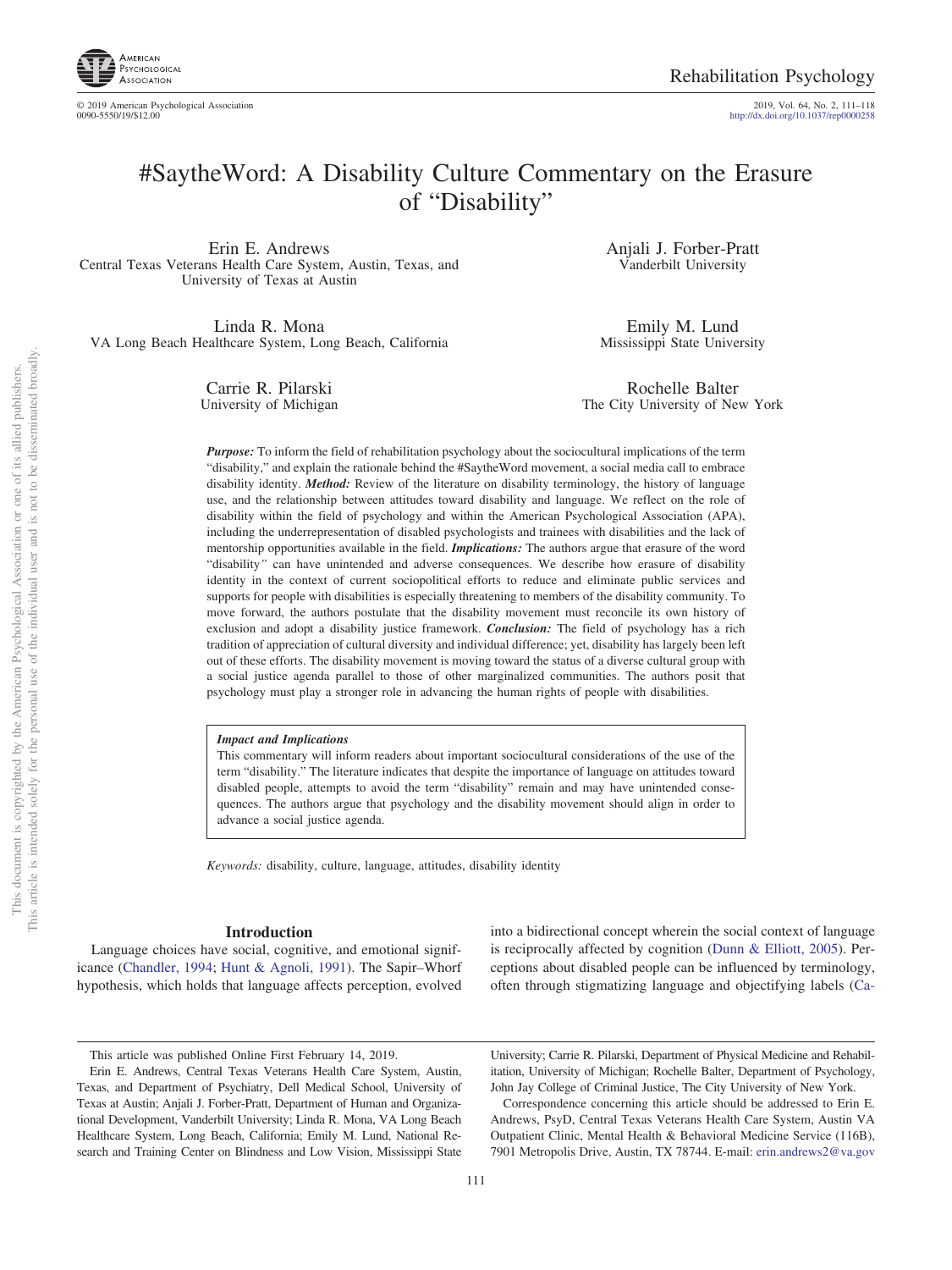[plan, 1995;](#page-5-1) [Caplan & Shechter, 1993;](#page-5-2) [Gouvier & Coon, 2002\)](#page-6-2). As a result, the vocabulary used to discuss people with disabilities is consequential, and rehabilitation psychologists and other providers must be aware of the sociocultural implications of language and terminology [\(Dunn & Andrews, 2015;](#page-6-3) [Dunn & Elliott, 2005\)](#page-6-1).

The impetus for this commentary resulted from the name change at the 2018 American Psychological Association (APA) Annual National Convention in which the Disability Resource Room, the hub for accommodations and other disability-related needs for convention attendees, was renamed the Multi-Abled Resource Room, in order to remove the word "disability." The Committee on Disability in Psychology (CDIP) explained that they committee decided on the name change in order to address underutilization of the room over the past several years and to be more inclusive toward attendees who could benefit from the resource room but do not identify themselves as disabled. The idea was that by removing disability from the name, users would not be "outed" as having a disability and could be protected from discrimination. This action sparked tremendous debate, conversation, and discussion over language use and language choices among psychologists with disabilities that warranted an expanded version of this critical conversation within the field of rehabilitation psychology. Subsequent conversations with APA leadership as a result of ongoing dialogue since the 2018 APA Convention have indicated that the name will be changed back to include "disability" in its name for future years. Despite this encouraging development, the authors believe this commentary is still important to highlight the salience and complexity of the issue for the disability community. The intention of this commentary is not to create chasms among vested parties; rather, our aim is to further educate the broader field about the #SaytheWord movement and the rationale behind it. All of the authors identify as disabled women and align with disability culture, so the concepts addressed in this article are of both personal and professional consequence.

Language is a means of classification that requires conceptual clarity to accurately examine the experiences of diverse groups and cultures [\(Cox, 1994\)](#page-5-3). The language used to describe diverse communities and the words selected by different cultures to describe themselves are constantly evolving, along with the attitudes of and toward these groups. Terms once viewed as wholly negative are sometimes reclaimed by marginalized groups and repurposed as insider slang or terms of endearment, such as the use of the n-word among some Black people [\(Adegbembo & MacQuarrie, 2017\)](#page-5-4). In other instances, terms develop over time to become more inclusive, such as the acronym LGBT (lesbian, gay, bisexual, and transgender), which has several variations, including LGBTQQIA (to include queer, questioning, intersex, and asexual people). This evolution illustrates the reclamation of the once pejorative term, "queer" among LGBT + populations, now viewed by many as a central term in relation to identity [\(Brontsema, 2004;](#page-5-5) [Zosky &](#page-7-0) [Alberts, 2016\)](#page-7-0). This phenomenon has occurred in the disability community through reclaiming first the term "gimp," and subsequently the word cripple, shortened to "crip" as insider slang [\(Andrews, in press;](#page-5-6) [Sherry, 2004\)](#page-7-1). These efforts at reclamation are by no means universal, and can be controversial.

Those who are not actively involved in diversity scholarship or activism may be unaware of the complexities of terminology, and many people elect to use terms other than those used in academia [\(Andrews, in press\)](#page-5-6). Despite the attention paid to the language used to describe many marginalized groups, very few scholarly attempts have been made to understand the evolution of disability language [\(Devlieger, 1999;](#page-6-4) [Dunn & Andrews, 2015;](#page-6-3) [Haller, Dor](#page-6-5)[ries, & Rahn, 2006\)](#page-6-5).

## **History of Disability Language**

The earliest models of disability, the moral and medical models, were both associated with negative and dehumanizing language [\(Andrews, 2016\)](#page-5-7). Moral model terminology reflected pity and shame (e.g., "cripple"), while medical model vocabulary tended to describe people as impairments or medical diagnoses (i.e., "a paraplegic"). Throughout the twentieth century, the medical model was dominant, but in the latter part of the century the social model was born, and disability language started to shift [\(Dunn, 2015\)](#page-6-6). Deemphasizing the salience of medical impairment, the social model stressed the significance of physical and attitudinal barriers. Beatrice Wright [\(Wright, 1983\)](#page-7-2) applied the interaction between the person and the environment to medical language that she noted was dehumanizing toward disabled people. She highlighted social psychological concepts that led people to ignore personal or other identifying attributes of people with disabilities, instead referring to groups in negative and homogenous terms and equating persons with impairment [\(Wright, 1983\)](#page-7-2). Wright was a proponent of person-first language, where the focus should be on the person, who literally comes before his or her disability (i.e., "person with a disability" instead of "disabled person"). Person-first language was widely adopted over several decades and is the predominant style in the United States [\(Dunn & Andrews, 2015;](#page-6-3) [Gernsbacher,](#page-6-7) [2017\)](#page-6-7).

Modern disability models, such as the minority and diversity models, position disability as an aspect of identity, much like race, gender, or sexual orientation. The minority and diversity models accept and even encourage identity-first language (i.e., "disabled person") as an expression of pride in a collective disability community identity [\(Andrews et al., 2013\)](#page-5-8). Those who identify as part of contemporary disability culture often elect to identify as "disabled people," deliberately affirming and reclaiming disability identity [\(Andrews, in press\)](#page-5-6). For example, advocates who identify with the neurodiversity movement typically rebuff the medicalization of autism and consider it a defining feature of who they are, and intentionally choose to refer to themselves as "autistic." [\(Col](#page-5-9)[lier, 2012;](#page-5-9) [Kapp, Gillespie-Lynch, Sherman, & Hutman, 2012\)](#page-6-8). Culturally disabled people endeavor to defy the notion that disability is intrinsically negative and undesirable by using identityfirst terminology [\(Brueggemann, 2013;](#page-5-10) [Dunn & Andrews, 2015\)](#page-6-3). In a provocative piece, [Gernsbacher \(2017\)](#page-6-7) asserts that the use of "person-first language appears to stigmatize, rather than destigmatize, persons with disabilities" (pp. 860 – 861). Similar to Deaf culture, in which Deafness is seen as key aspect of culture and identity rather than an impairment, disabled people use identity-first language to show their allegiance to disability culture [\(Brueggemann, 2013\)](#page-5-10).

There is no consensus among people with disabilities about preferences for person-first versus identity-first language, and many in disability culture are comfortable with either or both [\(Dunn & Andrews, 2015\)](#page-6-3). Part of the lack of consensus among the disabled community is due to the variety of disabilities represented within disability culture—some are apparent, some are less appar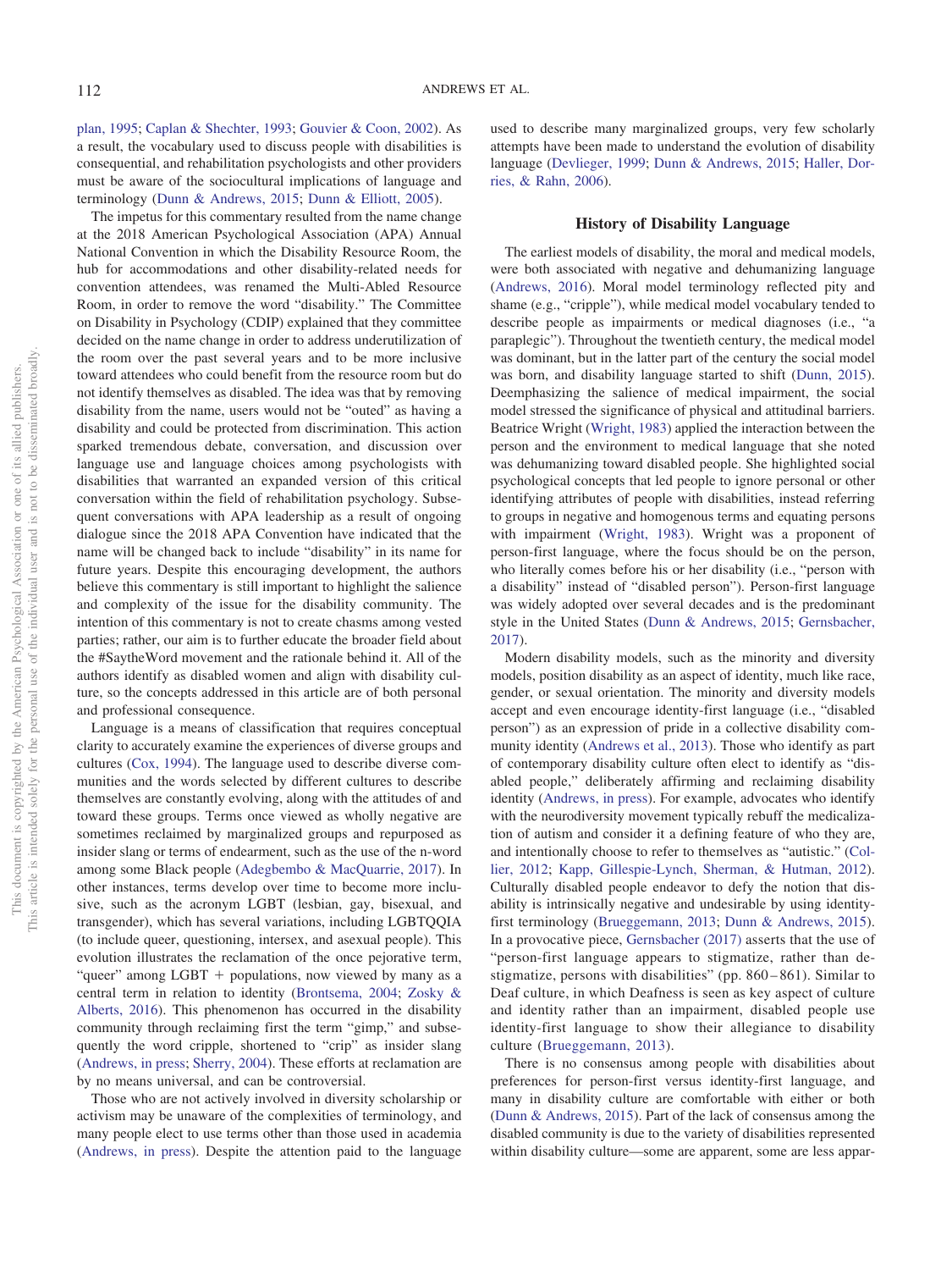ent or even both, and some individuals are born into disability culture while others enter at different stages in life. [Shakespeare](#page-7-3) [\(2013\)](#page-7-3) stressed that "while terminology is important, it is not [so] important as underlying values... quibbling over 'disabled people' versus 'people with disabilities' is a diversion from making common cause to promote the inclusion and rights of disabled people" (p. 19).

#### **Disability Language and Attitudes**

Despite the evolution of terminology and advocacy efforts to avoid dehumanizing language, the general public and media continue to perpetuate negativistic vocabulary. Particular terms are used either to insult people with disabilities or to insult nondisabled people by calling them disabled. The terms "cripple" and "midget," for example, are considered to be offensive and insulting to people with disabilities. Many of the most common insults are derogatory terms for intellectual disability, such as "idiot" and "moron." The r-word, a slang term derived from the medical classification of mental retardation, continues to be used pejoratively as a negative label [\(Albert, Jacobs, & Siperstein, 2016\)](#page-5-11). Efforts to educate the public on the harmful effects of the r-word, including advocacy by people with intellectual disabilities, governmental efforts (i.e., Rosa's Law), and media campaigns have done little to reduce usage of the outdated and disparaging term and in fact may actually intensify negative attitudes [\(Lyle &](#page-6-9) [Simplican, 2015\)](#page-6-9).

Words and phrases in common American vernacular reveal the diminished status and value of people with disabilities, and innumerable phrases reflect ableism in routine conversation. Insults or expressions of exasperation often evoke sensory disabilities, such as "are you deaf?" The word "blind" is frequently substituted for oblivious, and "deaf" used as an allusion to unawareness. For example, the popular metaphors "the blind leading the blind," and "turn a blind eye" represent ignorant or foolish behavior at the expense of blind people. The term "lame," is used so frequently and nonchalantly to refer to that which is uninteresting, disappointing, or lackluster, that many users may not even realize that the word originated from a person's inability to walk or gait impairment, and instead know it only as a depiction of the pathetic and inept [\(Andrews, in press\)](#page-5-6).

Disability language in the media remains problematic. Typical media vocabulary depicts disabled people as weak and vulnerable victims through expressions like "confined to a wheelchair," "suffering from," or "afflicted with." Even if the media story content is neutral or positive, these phrases evoke distress and promulgate a perception of disability as intrinsically negative [\(Andrews, in](#page-5-6) [press\)](#page-5-6). Media terminology that describes people with disabilities as "courageous" and "inspirational" is also harmful. This language is commonly encountered in news stories about disabled people who have supposedly "overcome" disability or succeeded "despite disability." In disability culture, these depictions are considered "inspiration porn" [\(Grue, 2016;](#page-6-10) [Young, 2012\)](#page-7-4). Deliberately evocative, the term inspiration porn refers to media that objectify disabled people for purposes of inspiration for a nondisabled audience [\(Young, 2012\)](#page-7-4). These portrayals not only provide wanton intrusion into disabled lives, but they set impossible standards for people with disabilities to mold to the stereotype of being perpetually happy and grateful [\(Serlin, 2015\)](#page-7-5). Biased, emotionally

charged disability language reinforces problematic stereotypes and denies disabled people self-determination [\(Fine & Asch, 1988\)](#page-6-11).

## **Disability as an Identity**

The word "handicapped" is outdated and has largely been replaced by the term "disability." Whether person-first or identityfirst language is used, the term disability is widely used and universally accepted (i.e., World Health Organization International Classification of Functioning, Disability, and Health; National Institute on Disability and Rehabilitation Research; National Council on Disability). Regardless, various terms have been proposed as alternatives to the term disability, such as "differently abled," "special needs," "physically challenged," and "handicapable" [\(Hojati, 2012;](#page-6-12) [Marks, 1999\)](#page-6-13). Such terms are meant to counteract the negative associations of disability by accentuating the strengths of people with disabilities. Despite good intentions, these labels are considered euphemisms in disability culture, and have largely received scorn among disability advocates [\(Long](#page-6-14)[more, 1985\)](#page-6-14). Disability euphemisms are often, although not always, developed by nondisabled people; in particular, nondisabled parents of children with disabilities commonly utilize the term "special needs" [\(Galvin, 2003\)](#page-6-15). Disabled people often find these terms infantilizing and patronizing [\(Linton, 1998\)](#page-6-16). "Special needs" is commonplace in the educational system and among nondisabled parents of children with disabilities. Disability advocate [Lawrence](#page-5-12) [Carter-Long \(2017\)](#page-5-12) explained, "A need isn't special if it's something everyone else takes for granted." Although couched in positive terminology, euphemisms reveal discomfort with disability and reinforce the implication that disability is a negative and undesirable state. Further, there is potential for these terms to undermine social justice goals; by making disability sound more positive, it is as if the reality of social oppression is erased [\(Gilson,](#page-6-17) [Tusler, & Gill, 1997;](#page-6-17) [Linton, 1998\)](#page-6-16). In truth, the complexity of marginalization is not trivial, and no replacement word can eradicate the prejudice and discrimination faced by the disability community [\(Galvin, 2003\)](#page-6-15).

Technology and social media have invigorated the disability rights movement, and activists have been outspoken about the use of the word disability. Major news outlets (i.e., BBC, NPR) covered the #SayTheWord campaign, a viral hashtag on social media created by people with disabilities to claim the term and encourage nondisabled people to stop attempting to avoid and replace disability as an identity. Disabled activists have been motivated by the work of other oppressed groups to educate the general public about identity erasure. For example, the Black Lives Matter movement seeks to correct the narrative that race is insignificant by highlighting instances of social injustice. The disability community also claims and celebrates a shared history and identity. Yet, a common sentiment toward disabled people is, "I don't think of you as disabled." These efforts to avoid using the word disability paradoxically reveal actual prejudices and biases against people with disabilities. Expressions of surprise upon learning about disabled people's accomplishments and abilities or denial of disability identity are microaggressions, covert social experiences that indirectly or subtly insult the recipient [\(Keller & Galgay, 2010\)](#page-6-18). The implication is that disability is negative, and the individual defies the undesirable stereotypes held by the observer. This phenomenon is consistent with social psychological research on atti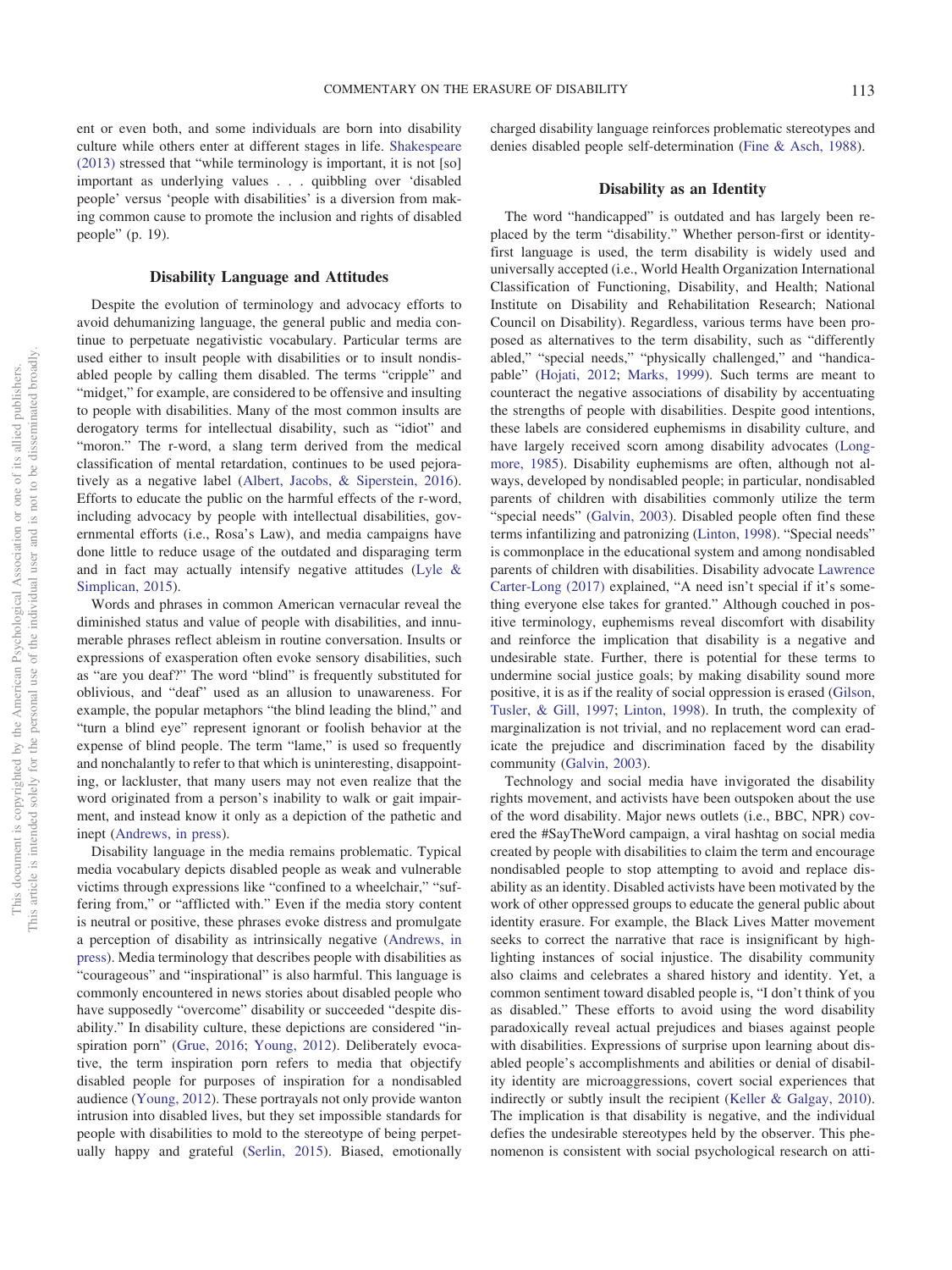tudes toward people with disabilities; when disabled people are inconsistent with outsiders' stereotypes, they are considered to be a distinct subtype or an exception [\(Dunn, 2015\)](#page-6-6). As a result, outsiders often sensationalize disabled people who are perceived as successful, and disabled people who engage in ordinary activities such as employment may be met with attitudes of astonishment and admiration [\(Andrews, in press\)](#page-5-6).

#### **Self-Identification**

It is painfully obvious that many disabled people do not identify as such, and there are several factors that contribute to whether or not one chooses to identify oneself as disabled. Presence of objective impairment and functional limitations do not predict selfidentification as disabled, and a significant portion of people with disabilities do not identify themselves this way [\(Kelley-Moore,](#page-6-19) [Schumacher, Kahana, & Kahana, 2006;](#page-6-19) [Nario-Redmond et at.,](#page-6-20) [2013\)](#page-6-20). Self-identification is believed to be essential to the formation of a positive disability identity, which is associated with better self-esteem and well-being [\(Bogart, 2014;](#page-5-13) [Darling & Heckert,](#page-5-14) [2010;](#page-5-14) [Nario-Redmond, Noel, & Fern, 2013\)](#page-6-20). However, several factors serve to limit self-identification as disabled, including perception of stigma [\(Bogart, Rottenstein, Lund, & Bouchard,](#page-5-15) [2017\)](#page-5-15). People with severe and obviously apparent disabilities more readily self-identify as disabled, as do those who are economically disadvantaged, perhaps because they have no option to "pass," and are likely marginalized in multiple ways [\(Bogart et al., 2017;](#page-5-15) [Nario-Redmond & Oleson, 2016\)](#page-6-21). Stigma is the most consistently cited and measurably the most powerful predictor of selfidentification as disabled; while perceived stigma can discourage identification, those who do self-identify may use their collective identity to protect themselves as individuals against stigma by externalizing rather than internalizing disability prejudices. [\(Bog](#page-5-16)[art et al., 2018;](#page-5-16) [Nario-Redmond & Oleson, 2016\)](#page-6-21). In order for disabled people to forge the type of solidarity and pride seen with other diverse identities, they must be able to self-identify as a member of the group; given the isolation faced by so many in the disability community, socialization and contact with other disabled people is imperative [\(Bogart, Rottenstein, Lund, & Bouchard,](#page-5-15) [2017;](#page-5-15) [Darling & Heckert, 2010\)](#page-5-14).

The Deaf community has long held that they have a specific cultural identity, marked by the use of American Sign Language (ASL) and notated by the capital 'D' [\(Sheppard & Badger, 2010\)](#page-7-6). Some Deaf people consider themselves to be a discrete cultural and linguistic minority, and do not identify as disabled; others have joined in solidarity with the broader disability community to highlight the social construction of disability and challenge societal definitions of normality [\(Branson & Miller, 2002\)](#page-5-17). One problem with a Deaf versus disabled differentiation is that some people are both Deaf and disabled in other ways; some Deafdisabled advocates have argued that the stance of "Deaf not disabled" is inherently ableist [\(Ruiz-Williams, Burke, Chong, & Chainarong,](#page-6-22) [2015\)](#page-6-22).

## **Disability Language in Psychology**

Disability has historically faced significant discrimination in the field of psychology. People with physical, emotional, and cognitive functioning outside socially constructed and prescribed norms have been severely pathologized in psychology. The very field that now promotes the mental health recovery model is in part responsible for the labeling and stigma of mental health disabilities. The American Psychological Association (APA) has had a somewhat tumultuous relationship with its disabled constituency. Advocates have often argued that disability issues have been overlooked in psychology and that the inclusion of disability in APA diversity efforts has been merely cursory. Over the past several decades, several disabled psychologists have become involved with APA through advocacy and governance roles to increase the presence of disabled people and disability issues within the organization. The Publication Manual [\(American Psychological Association \[APA\],](#page-5-18) [2010\)](#page-5-18) requires the use of person-first disability language, and the APA Guidelines for Assessment of and Intervention with Persons with Disabilities [\(APA, 2012\)](#page-5-19) recommends use of person-first language, although it acknowledges that it is not necessarily the consensus of people with disabilities. Results of advocacy have included *American Psychologist* and *APA Monitor* articles focused on disability, and disability culture training at APA Board meetings and to APA Council. While the APA manual (and numerous other style guides) still require person-first language, one of the top cited academic publications justifying the use of identity-first language appears in the *American Psychologist* [\(Dunn & Andrews,](#page-6-3) [2015\)](#page-6-3).

## **Disability Identity in Professional Psychology**

People with disabilities are underrepresented in psychology, among trainees, health service providers, and academics. Even more troubling, unlike those who are racial, ethnic, sexual, or gender minorities, disability representation has not increased over recent years among psychology students and trainees [\(Andrews &](#page-5-20) [Lund, 2015\)](#page-5-20), suffering from both systemic and individual discrimination and a lack of access to resources and mentorship [\(APA,](#page-5-21) [2009;](#page-5-21) [Lund, Andrews, & Holt, 2014\)](#page-6-23). Psychology trainees may desire disability mentorship but avoid seeking it out because of fear of negative repercussions steaming from self-disclosure or association [\(Andrews & Lund, 2015;](#page-5-20) [Lund, Andrews, & Holt,](#page-6-24) [2016\)](#page-6-24). Although trainees consistently identify the importance of pursuing mentorship and support, they are also aware of the possible negative repercussions of disability disclosure and frequently choose not to disclose [\(Lund et al., 2014,](#page-6-23) [2016\)](#page-6-24). Indeed, disabled trainees consistently report experiencing disability-related discrimination during their training [\(Lund et al., 2014\)](#page-6-23). Although the concerns expressed by trainees about negative repercussions associated with disclosure of disabilities are understood, the authors believe choosing alternative words to identify disability needs will not ameliorate them. In fact, research supports the view that increasing representation and exposure to individuals with disabilities who are utilizing resources, especially those who are in leadership roles or viewed as experts in the field, can serve to promote a positive shift in attitudes toward persons with disabilities [\(Shannon, Tansey, & Schoen, 2009\)](#page-7-7).

What does it mean within the field that we are so afraid to be known as disabled or even possibly disabled that we will not access resources? We believe this is not only a product of the shame and fear elicited by prejudice, but also speaks to how little disability as diversity is valued in the field of psychology. Psychologists with disabilities have long perceived a lack of status and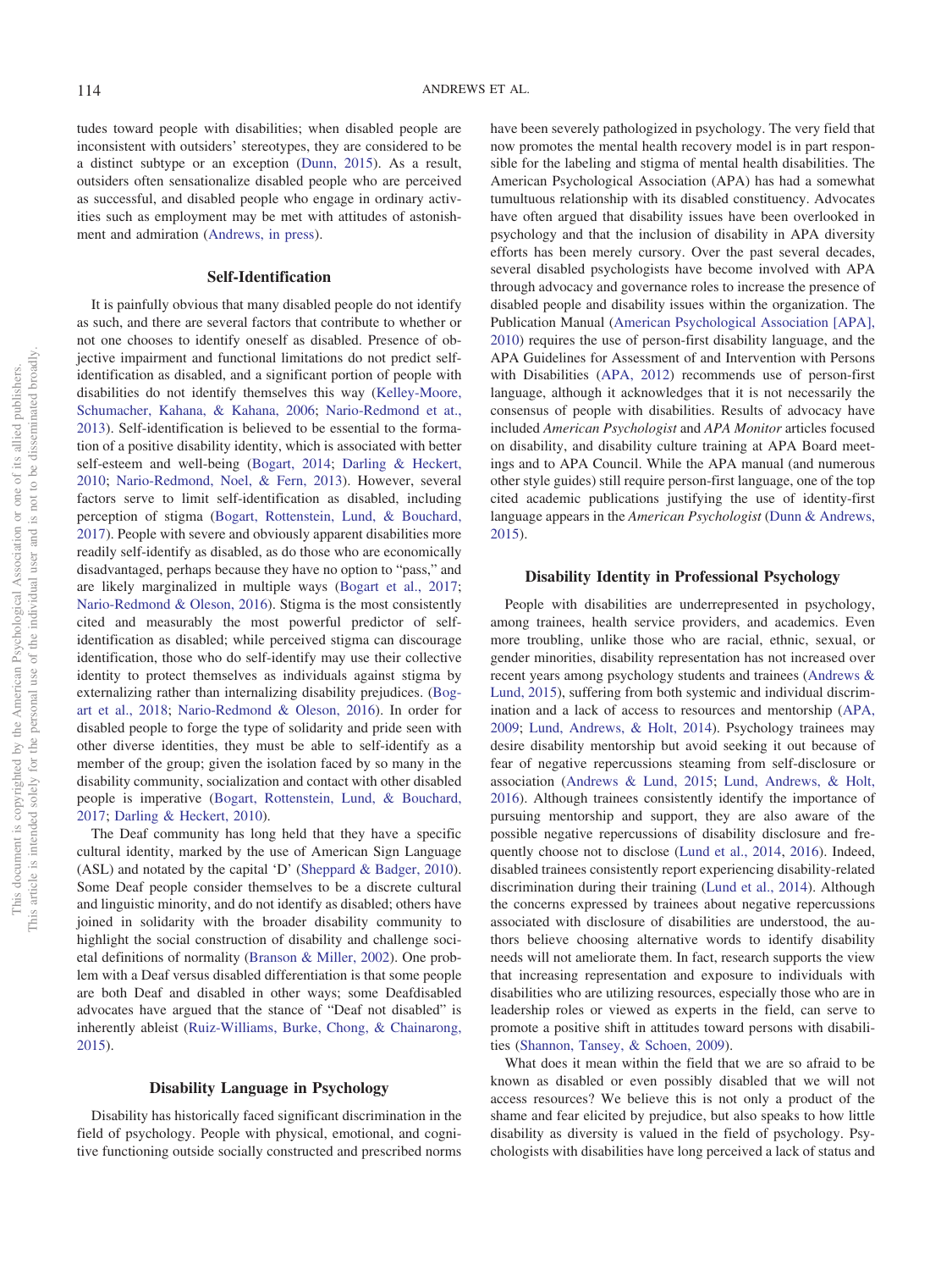equal representation of disability within APA and the broader field; it often feels like psychologists with disabilities must constantly ask to be invited to sit at the table, rather than just being expected and welcomed there. Removing "disability" can increase internalized stigma and shame by validating the negative, undesirable connotation of the word. Eliminating or avoiding the word disability can have unintended consequences; it risks erasure of an identity, counter to the message of equality and human rights. APA must not be complicit in using language that even inadvertently reinforces stigma or indicates a lack of welcome for disabled individuals.

As described above, many efforts over the years have been promoted to distance people from the stigma of disability, including euphemisms like "handi-capable" and "differently-abled," but these superficial attempts are not useful in effecting change. Replacing the disability identity with a euphemism would portray an organization completely out of touch with disability culture, which is not a fair assessment of the totality of efforts made by the organization. We do not want to lose the vast institutional knowledge that has been gained over the years by taking a step backward to use euphemisms in place of disability. Inclusivity and cultural identity are not at odds with one another. Disability culture is a by nature a cross-disability phenomenon, and those with nonapparent disabilities make up a significant proportion of disabled people [\(Erickson, Lee, & von Schrader, 2019\)](#page-6-25). The disability community embraces those with nonapparent disabilities and advocate to protect collective rights (e.g., not to be judged or criticized when parking in a disabled space).

## **The Future of Disability Culture: Disability Justice**

The disability rights movement is not without flaws. For the most part, disability studies scholarship has largely been the domain of disabled White people. Although people of color have always played an important role in activism, their contributions have been largely overshadowed by attention paid to White activist efforts [\(Bell, 2010\)](#page-5-22). It is a fair criticism to conclude that the disability movement has historically been noninclusive and that minority voices and perspectives from the intersections of diverse identities have not been heard. Traditional disability rights activism has focused narrowly on a monolithic concept of disability, missing opportunities to join with other social justice movements, and neglecting the role of power and privilege across several domains of identity [\(Sins Invalid, 2016\)](#page-7-8). Historically, the movement has been led by those who prioritize experiences of Whites, and those with mobility impairments and readily apparent disabilities, who are able to engage in traditional means of protest and activism, such as legal action [\(Sins Invalid, 2016\)](#page-7-8). In summary, "while a concrete and radical move forward toward justice, the disability rights movement simultaneously invisibilized the lives of peoples who lived at intersecting junctures of oppression (pp. 11-12, [Sins Invalid, 2016\)](#page-7-8)." As a result, many of these individuals have had to make difficult choices to integrate into other social justice movements, sacrificing involvement in disability activism and facing marginalization of disability issues in other communities [\(Sins Invalid, 2016\)](#page-7-8).

More recently, work in particular areas of intersection have gained traction. Examples include disability and feminism [\(Hall,](#page-6-26) [2015\)](#page-6-26), disability integration with queer theory [\(Kafer, 2013\)](#page-6-27), the emergence of a parallel crip theory [\(McRuer, 2006\)](#page-6-28), and Dis/Crit, an examination of critical race theory and disability studies [\(An](#page-5-23)[namma, Connor, & Ferri, 2013\)](#page-5-23). These developments, led by disabled voices that have been historically silenced in the disability movement, led to the emergence of disability justice. The concept of disability justice is a paradigm shift in disability rights; instead of promoting independence, disability justice advocates for interdependence and collectivism [\(Mingus, 2011\)](#page-6-29). The disability justice paradigm rejects hierarchy within the disability community and actively promotes solidarity among different groups and types of disability, as well as with other social justice movements [\(Min](#page-6-29)[gus, 2011\)](#page-6-29). Disability rights activist Mia Mingus stated, "We don't want to simply join the ranks of the privileged; we want to dismantle those ranks and the systems that maintain them" [\(Min](#page-6-29)[gus, 2011,](#page-6-29) para. 5). If disability rights is going to move forward in contemporary society, we believe disability justice will be the vehicle.

#### **Implications**

We argue that the loss of the term "disability" risks diminished visibility, which results in waning services and opportunities. The current push to center disabled voices in disability rights conversations is certainly not a new phenomenon (see the work of [Sins](#page-7-8) [Invalid, 2016](#page-7-8) for a more comprehensive overview); however, there has been a surge of disability activism particularly since 2017 both in the trenches and through cyber protests and activism [\(Mann,](#page-6-30) [2018\)](#page-6-30). In a growing body of popular media articles from outlets such as *TIME Magazine,* MSNBC, the *Huffington Post*, as well as a small but expanding body of scholarly literature on the topic [\(Ginsburg & Rapp, 2017;](#page-6-31) [Mann, 2018;](#page-6-30) [Sangaramoorthy & Olson,](#page-7-9) [2018;](#page-7-9) [Trevisan, 2018\)](#page-7-10) disability rights are asserted as civil rights. National online advocacy efforts such as the Disability Visibility Project have catapulted disability issues to the forefront, marked by viral hashtags including #cripthevote, #iamapreexistingcondition, and #thisiswhatdisabilitylookslike. Central to these aforementioned pieces is disability identity. Disabled activists are reclaiming and reasserting our identity and demanding equal access to rights and services as well as to be included in the broader social justice movements.

At the same time that the voices of the disability community are resounding, disability rights and services are being rolled back systematically on a national level; erasure of the term disability may be construed as part of that effort. Legislation such as the Patient Protection and Affordable Care Act of 2010 (ACA), Americans With Disabilities Act (ADA), the ADA Amendments Act of 2008 (ADAAA), and the Individuals with Disabilities Education Act (IDEA) are central to the survival of the disability community. Efforts to dismantle elements of these legislative gains for people with disabilities have jeopardized many aspects of life for disabled Americans, including access to medical care and education [\(Ken](#page-6-32)[nedy, Wood, & Frieden, 2017;](#page-6-32) [Lindner, Rowland, Spurlock, Dorn,](#page-6-33) [& Davis, 2018\)](#page-6-33). Disability advocates face impending legislation meant to weaken, de-fund, or eliminate services that are relied upon disproportionately by people with disabilities. Despite our status as the largest minority group in the United States, people with disabilities are significantly underrepresented among voters [\(Belt, 2016\)](#page-5-24). It is in this sociopolitical and cultural context that disability erasure is so threatening.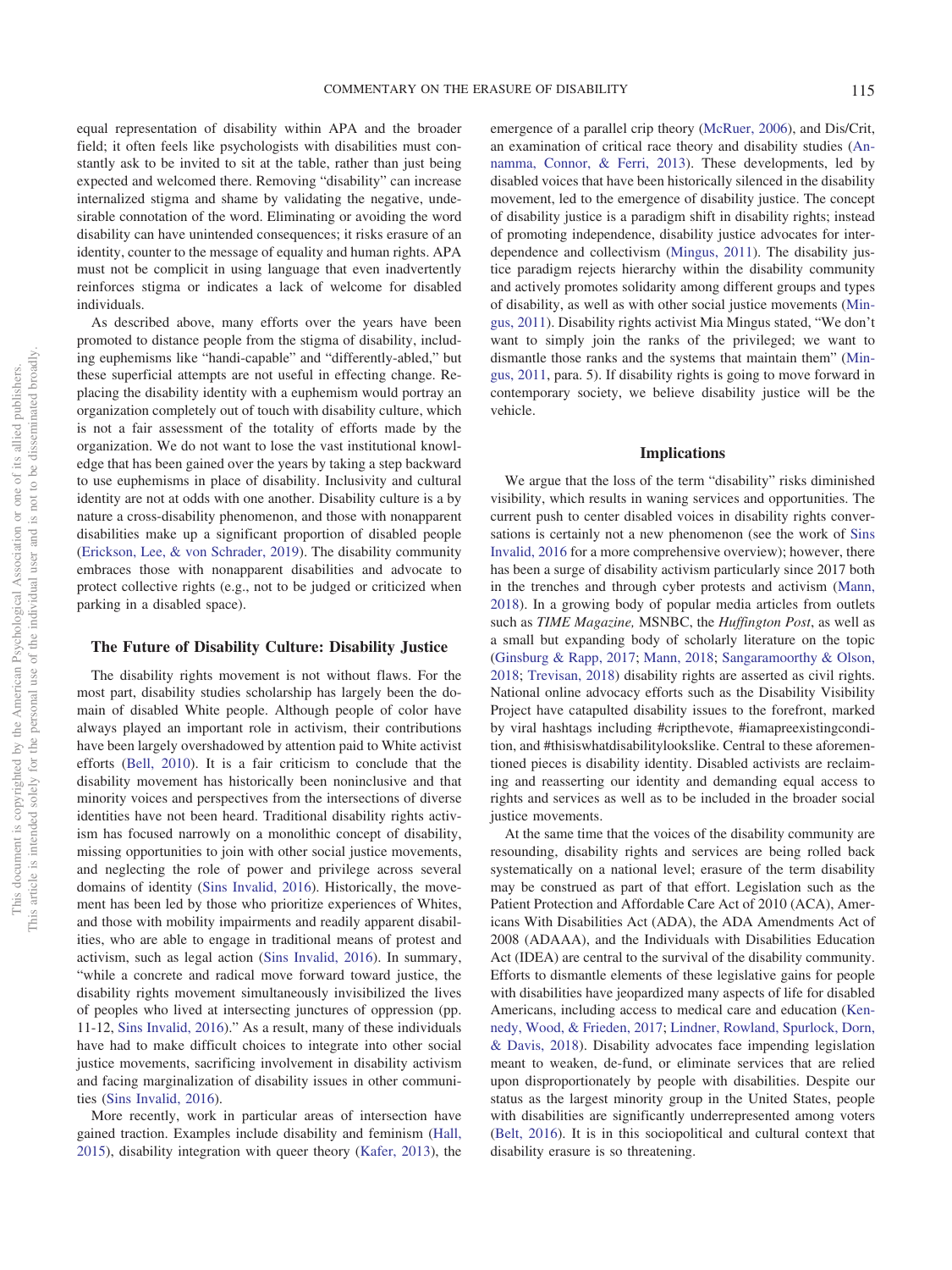## **Recommendations**

Nondisabled psychologists can be disability allies by supporting efforts to normalize the word disability by recognizing and speaking out against offensive language and efforts to replace disability with euphemisms. Allies can advocate by identifying and calling out instances of inspiration porn. Nondisabled allies who are committed to learning about the disability justice movement and the importance of intersectional identities can support efforts toward greater equality and social justice. For a more in-depth discussion of allyship to the disability community, refer to [Forber-](#page-6-34)[Pratt, Mueller, and Andrews \(in press\)](#page-6-34) in this issue. Psychologists should honor patient language preferences in culturally appropriate ways, while opening up dialogue with patients about the underlying attitudes and beliefs that shape their selection of preferred terms. Allies must advocate for systemic advancements to increase disabled access to appropriate educational, occupational, and medical resources. Finally, future research should center disabled voices by focusing on disability identity, collective activism around social justice issues, and the impacts of legislation and policy.

#### **Conclusion**

Decisions about language have important sociocultural meanings in the disability community, and erasure of the term "disability" can evoke fear and frustration among those who claim a disabled identity and align with disability culture. In bringing up other diverse groups, it is not our intent to make comparisons or to equate experiences. Conversely, the importance of intersectionality is that multiple identities interact in complex ways in the lives of individuals. When we face injustices in other areas of psychology, however, we do not invalidate the identities of other diverse groups. We do not support #MeToo by distancing ourselves from womanhood. We do not stand in solidarity with Black Lives Matter by saying "all lives matter." And we do not march in a LGBTQ pride parades with signs that refer to people with "alternative lifestyles." Disabled people are reclaiming our identities, our community, and our pride. We will no longer accept euphemisms that fracture our sense of unity as a culture: #SaytheWord.

#### **References**

- <span id="page-5-4"></span>Adegbembo, B. F., & MacQuarrie, C. (2017). The word nigger as racialized and non-racialized: A Foucauldian discourse analysis on the n-word in a Canadian society. *Journal of Undergraduate Ethnic Minority Psychology, 3,* 16 –24.
- <span id="page-5-11"></span>Albert, A. B., Jacobs, H. E., & Siperstein, G. N. (2016). Sticks, stones, and stigma: Student bystander behavior in response to hearing the word "retard." *Intellectual and Developmental Disabilities*, 54, 391-401. <http://dx.doi.org/10.1352/1934-9556-54.6.391>
- <span id="page-5-21"></span>American Psychological Association (APA). (2009). Barriers to students with disabilities in psychology training. *Office on Disability Issues*. Retrieved from <http://www.apa.org/pi/disability/dart/survey-results.pdf>
- <span id="page-5-18"></span>American Psychological Association (APA). (2010). *Publication manual of the American Psychological Association* (6th ed.). Washington, DC: Author.
- <span id="page-5-19"></span>American Psychological Association (APA). (2012). Guidelines for assessment of and intervention with persons with disabilities. *American Psychologist, 67,* 43– 62. <http://dx.doi.org/10.1037/a0025892>
- <span id="page-5-7"></span>Andrews, E. E. (2016). Disability models. In M. A. Budd, S. Hough, S. T. Wegener, & W. Stiers (Eds.), *Practical psychology in medical rehabilitation* (pp. 77–83). New York, NY: Springer.
- <span id="page-5-6"></span>Andrews, E. E. (in press). *Disability as diversity: Developing cultural competence*. New York, NY: Oxford University Press.
- <span id="page-5-8"></span>Andrews, E. E., Kuemmel, A., Williams, J. L., Pilarski, C. R., Dunn, M., & Lund, E. M. (2013). Providing culturally competent supervision to trainees with disabilities in rehabilitation settings. *Rehabilitation Psychology, 58,* 233–244. <http://dx.doi.org/10.1037/a0033338>
- <span id="page-5-20"></span>Andrews, E. E., & Lund, E. M. (2015). Disability in psychology training: Where are we? *Training and Education in Professional Psychology, 9,* 210 –216. <http://dx.doi.org/10.1037/tep0000085>
- <span id="page-5-23"></span>Annamma, S. A., Connor, D., & Ferri, B. (2013). Dis/ability critical race studies (DisCrit): Theorizing at the intersections of race and dis/ability. *Race, Ethnicity and Education, 16,* 1–31. [http://dx.doi.org/10.1080/](http://dx.doi.org/10.1080/13613324.2012.730511) [13613324.2012.730511](http://dx.doi.org/10.1080/13613324.2012.730511)
- <span id="page-5-22"></span>Bell, C. (2010). Is disability studies actually white disability studies? In L. J. Davis (Ed.), *The disability studies reader* (pp. 374 –382). New York, NY: Taylor & Francis.
- <span id="page-5-24"></span>Belt, R. (2016). Contemporary voting rights controversies through the lens of disability. *Stanford Law Review, 68,* 1491–1550.
- <span id="page-5-13"></span>Bogart, K. R. (2014). The role of disability self-concept in adaptation to congenital or acquired disability. *Rehabilitation Psychology, 59,* 107– 115. <http://dx.doi.org/10.1037/a0035800>
- <span id="page-5-16"></span>Bogart, K. R., Lund, E. M., & Rottenstein, A. (2018). Disability pride protects self-esteem through the rejection-identification model. *Rehabilitation Psychology, 63,* 155–159. <http://dx.doi.org/10.1037/rep0000166>
- <span id="page-5-15"></span>Bogart, K. R., Rottenstein, A., Lund, E. M., & Bouchard, L. (2017). Who self-identifies as disabled? An examination of impairment and contextual predictors. *Rehabilitation Psychology, 62,* 553–562. [http://dx.doi](http://dx.doi.org/10.1037/rep0000132) [.org/10.1037/rep0000132](http://dx.doi.org/10.1037/rep0000132)
- <span id="page-5-17"></span>Branson, J., & Miller, D. (2002). *Damned for their difference: The cultural construction of Deaf people as "disabled": A sociological history*. Washington, DC: Gallaudet University Press.
- <span id="page-5-5"></span>Brontsema, R. (2004). A queer revolution: Reconceptualizing the debate over linguistic reclamation. *Colorado Research in Linguistics, 17,* 1–17.
- <span id="page-5-10"></span>Brueggemann, B. J. (2013). Disability studies/disability culture. In M. L. Wehmeyer (Ed.), *Oxford handbook of positive psychology and disability* (pp. 279 –299). New York, NY: Oxford University Press.
- <span id="page-5-1"></span>Caplan, B. (1995). Choose your words! Division 22 Presidential Address. *Rehabilitation Psychology, 40,* 233–240. [http://dx.doi.org/10.1037/](http://dx.doi.org/10.1037/h0092829) [h0092829](http://dx.doi.org/10.1037/h0092829)
- <span id="page-5-2"></span>Caplan, B., & Shechter, J. (1993). Reflections on the "depressed," "unrealistic," "inappropriate," "manipulative," "unmotivated," "noncompliant," "denying," "maladjusted," "regressed," etc. patient. *Archives of Physical Medicine and Rehabilitation, 74,* 1123–1124. [http://dx.doi.org/](http://dx.doi.org/10.1016/0003-9993%2893%2990074-K) [10.1016/0003-9993\(93\)90074-K](http://dx.doi.org/10.1016/0003-9993%2893%2990074-K)
- <span id="page-5-12"></span>Carter-Long, L. (2017). *'Nothing feels real a third of the time', Ouch Talk Show presented by Kate Monaghan and Simon Minty*. London, United Kingdom: British Broadcasting Company. Retrieved from [https://www](https://www.bbc.com/news/disability-42223698) [.bbc.com/news/disability-42223698](https://www.bbc.com/news/disability-42223698)
- <span id="page-5-0"></span>Chandler, D. (1994). *The Sapir-Whorf hypothesis*. Retrieved from [http://](http://http://www.aber.ac.uk/media/Documents/short/whorf.html) [www.aber.ac.uk/media/Documents/short/whorf.html](http://http://www.aber.ac.uk/media/Documents/short/whorf.html)
- <span id="page-5-9"></span>Collier, R. (2012). Person-first language: Noble intent but to what effect? *Canadian Medical Association Journal, 184,* 1977–1978. [http://dx.doi](http://dx.doi.org/10.1503/cmaj.109-4319) [.org/10.1503/cmaj.109-4319](http://dx.doi.org/10.1503/cmaj.109-4319)
- <span id="page-5-3"></span>Cox, T. (1994). A comment on the language of diversity. *Organization, 1,* 51–58. <http://dx.doi.org/10.1177/135050849400100109>
- <span id="page-5-14"></span>Darling, R. B., & Heckert, D. A. (2010). Orientation toward disability: Differences over the lifecourse. *International Journal of Disability Development and Education, 57,* 131–143. [http://dx.doi.org/10.1080/](http://dx.doi.org/10.1080/10349121003750489) [10349121003750489](http://dx.doi.org/10.1080/10349121003750489)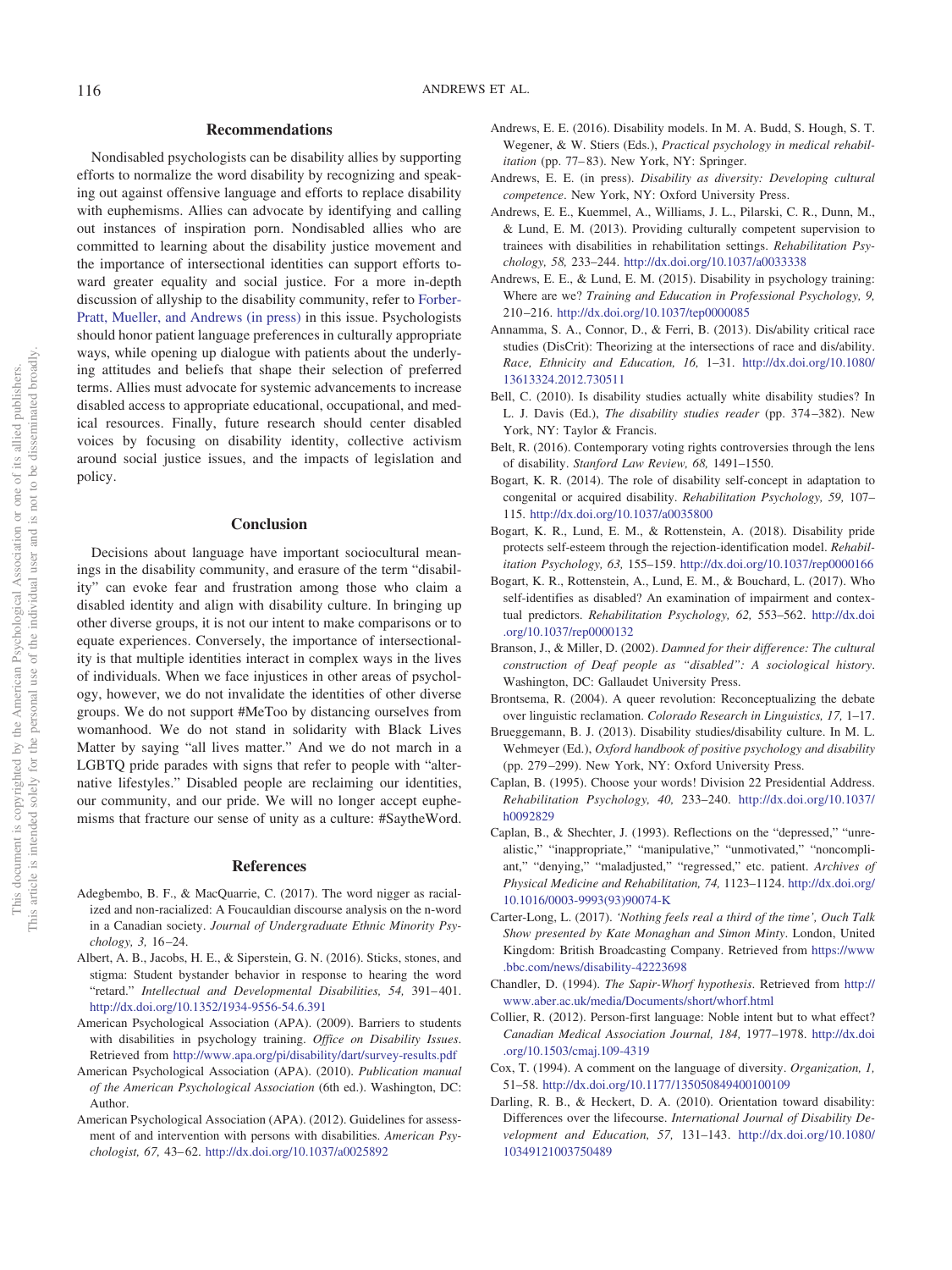- <span id="page-6-4"></span>Devlieger, P. J. (1999). From handicap to disability: Language use and cultural meaning in the United States. *Disability and Rehabilitation, 21,* 346 –354. <http://dx.doi.org/10.1080/096382899297594>
- <span id="page-6-6"></span>Dunn, D. S. (2015). *The social psychology of disability*. New York, NY: Oxford University Press.
- <span id="page-6-3"></span>Dunn, D. S., & Andrews, E. E. (2015). Person-first and identity-first language: Developing psychologists' cultural competence using disability language. *American Psychologist, 70,* 255–264. [http://dx.doi.org/10](http://dx.doi.org/10.1037/a0038636) [.1037/a0038636](http://dx.doi.org/10.1037/a0038636)
- <span id="page-6-1"></span>Dunn, D. S., & Elliott, T. R. (2005). Revisiting a constructive classic: wright's physical disability: A psychosocial approach. *Rehabilitation Psychology, 50,* 183–189.
- <span id="page-6-25"></span>Erickson, W., Lee, C., & von Schrader, S. (2019). 2017 Disability Status Report: United States. Ithaca, NY: Cornell University Yang-Tan Institute on Employment and Disability (YTI). Retrieved from [http://www](http://www.disabilitystatistics.org/) [.disabilitystatistics.org/](http://www.disabilitystatistics.org/)
- <span id="page-6-11"></span>Fine, M., & Asch, A. (1988). Disability beyond stigma: Social interaction, discrimination, and activism. *Journal of Social Issues, 44,* 3–21. [http://](http://dx.doi.org/10.1111/j.1540-4560.1988.tb02045.x) [dx.doi.org/10.1111/j.1540-4560.1988.tb02045.x](http://dx.doi.org/10.1111/j.1540-4560.1988.tb02045.x)
- <span id="page-6-34"></span>Forber-Pratt, A. J., Mueller, C. O., & Andrews, E. E. (2019). Disability identity and allyship in rehabilitation psychology: Sit, stand, sign, and show up. *Rehabilitation Psychology, 64,* 119 –129. [http://dx.doi.org/10](http://dx.doi.org/10.1037/rep0000256) [.1037/rep0000256](http://dx.doi.org/10.1037/rep0000256)
- <span id="page-6-15"></span>Galvin, R. (2003). The making of the disabled identity: A linguistic analysis of marginalisation. *Disability Studies Quarterly, 23,* 149 –178. <http://dx.doi.org/10.18061/dsq.v23i2.421>
- <span id="page-6-7"></span>Gernsbacher, M. A. (2017). Editorial perspective: The use of person-first language in scholarly writing may accentuate stigma. *Journal of Child Psychology and Psychiatry, 58,* 859 – 861. [http://dx.doi.org/10.1111/](http://dx.doi.org/10.1111/jcpp.12706) [jcpp.12706](http://dx.doi.org/10.1111/jcpp.12706)
- <span id="page-6-17"></span>Gilson, S. F., Tusler, A., & Gill, C. (1997). Ethnographic research in disability identity: Self-determination and community. *Journal of Vocational Rehabilitation, 9,* 7–17. [http://dx.doi.org/10.1016/S1052-](http://dx.doi.org/10.1016/S1052-2263%2897%2900017-2) [2263\(97\)00017-2](http://dx.doi.org/10.1016/S1052-2263%2897%2900017-2)
- <span id="page-6-31"></span>Ginsburg, F., & Rapp, R. (2017). Cripping the new normal: Making disability count. *European Journal of Disability Research, 11,* 179 –192. <http://dx.doi.org/10.1016/j.alter.2017.06.003>
- <span id="page-6-2"></span>Gouvier, W. D., & Coon, R. C. (2002). Misconceptions, discrimination, and disabling language: Synthesis and review. *Applied Neuropsychology, 9,* 48 –57. [http://dx.doi.org/10.1207/S15324826AN0901\\_6](http://dx.doi.org/10.1207/S15324826AN0901_6)
- <span id="page-6-10"></span>Grue, J. (2016). The problem with inspiration porn: A tentative definition and a provisional critique. *Disability & Society, 31,* 838 – 849. [http://dx](http://dx.doi.org/10.1080/09687599.2016.1205473) [.doi.org/10.1080/09687599.2016.1205473](http://dx.doi.org/10.1080/09687599.2016.1205473)
- <span id="page-6-26"></span>Hall, K. Q. (2015). New conversations in feminist disability studies: Feminism, philosophy, and borders. *Hypatia, 30,* 1–12. [http://dx.doi.org/](http://dx.doi.org/10.1111/hypa.12136) [10.1111/hypa.12136](http://dx.doi.org/10.1111/hypa.12136)
- <span id="page-6-5"></span>Haller, B., Dorries, B., & Rahn, J. (2006). Media labeling versus the U.S. disability community identity: A study of shifting cultural language. *Disability & Society, 21,* 61–75. [http://dx.doi.org/10.1080/](http://dx.doi.org/10.1080/09687590500375416) [09687590500375416](http://dx.doi.org/10.1080/09687590500375416)
- <span id="page-6-12"></span>Hojati, A. (2012). A study of euphemisms in the context of Englishspeaking media. *International Journal of Linguistics, 4,* 552–562. [http://](http://dx.doi.org/10.5296/ijl.v4i4.2933) [dx.doi.org/10.5296/ijl.v4i4.2933](http://dx.doi.org/10.5296/ijl.v4i4.2933)
- <span id="page-6-0"></span>Hunt, E., & Agnoli, F. (1991). The Whorfian hypothesis: A cognitive psychology perspective. *Psychological Review, 98,* 377–389. [http://dx](http://dx.doi.org/10.1037/0033-295X.98.3.377) [.doi.org/10.1037/0033-295X.98.3.377](http://dx.doi.org/10.1037/0033-295X.98.3.377)
- <span id="page-6-27"></span>Kafer, A. (2013). *Feminist queer crip*. Bloomington: Indiana University Press.
- <span id="page-6-8"></span>Kapp, S. K., Gillespie-Lynch, K., Sherman, L. E., & Hutman, T. (2012). Deficit, difference, or both? Autism and neurodiversity. *Developmental Psychology, 49,* 59 –71. http://dx.doi.org/10.1037/a0028353
- <span id="page-6-18"></span>Keller, R. M., & Galgay, C. E. (2010). Microaggressive experiences of

people with disabilities. In D. W. Sue (Ed.), *Microaggressions and marginality: Manifestation, dynamics, and impact* (pp. 241–268). Hoboken, NJ: Wiley.

- <span id="page-6-19"></span>Kelley-Moore, J. A., Schumacher, J. G., Kahana, E., & Kahana, B. (2006). When do older adults become "disabled"? Social and health antecedents of perceived disability in a panel study of the oldest old. *Journal of Health and Social Behavior, 47,* 126 –141. [http://dx.doi.org/10.1177/](http://dx.doi.org/10.1177/002214650604700203) [002214650604700203](http://dx.doi.org/10.1177/002214650604700203)
- <span id="page-6-32"></span>Kennedy, J., Wood, E. G., & Frieden, L. (2017). Disparities in insurance coverage, health services use, and access following implementation of the Affordable Care Act: A comparison of disabled and nondisabled working-age adults. *INQUIRY: The Journal of Health Care Organization, Provision, and Financing, 54,* 46958017734031. [http://dx.doi.org/](http://dx.doi.org/10.1177/0046958017734031) [10.1177/0046958017734031](http://dx.doi.org/10.1177/0046958017734031)
- Kuppers, P. (2007). Outsides: Disability Culture Nature Poetry. *Journal of Literary & Cultural Disability Studies, 1,* 22–33. [http://dx.doi.org/10](http://dx.doi.org/10.3828/jlcds.1.1.4) [.3828/jlcds.1.1.4](http://dx.doi.org/10.3828/jlcds.1.1.4)
- <span id="page-6-33"></span>Lindner, S., Rowland, R., Spurlock, M., Dorn, S., & Davis, M. (2018). "Canaries in the mine . . ." the impact of Affordable Care Act implementation on people with disabilities: Evidence from interviews with disability advocates. *Disability and Health Journal, 11,* 86 –92. [http://](http://dx.doi.org/10.1016/j.dhjo.2017.04.003) [dx.doi.org/10.1016/j.dhjo.2017.04.003](http://dx.doi.org/10.1016/j.dhjo.2017.04.003)
- <span id="page-6-16"></span>Linton, S. (1998). *Claiming disability: Knowledge and identity*. New York, NY: New York University Press.
- <span id="page-6-14"></span>Longmore, P. K. (1985). A note on language and the social identity of disabled people. *American Behavioral Scientist, 28,* 419 – 423. [http://dx](http://dx.doi.org/10.1177/000276485028003009) [.doi.org/10.1177/000276485028003009](http://dx.doi.org/10.1177/000276485028003009)
- <span id="page-6-23"></span>Lund, E. M., Andrews, E. E., & Holt, J. M. (2014). How we treat our own: The experiences and characteristics of psychology trainees with disabilities. *Rehabilitation Psychology, 59,* 367–375. [http://dx.doi.org/10.1037/](http://dx.doi.org/10.1037/a0037502) [a0037502](http://dx.doi.org/10.1037/a0037502)
- <span id="page-6-24"></span>Lund, E. M., Andrews, E. E., & Holt, J. M. (2016). A qualitative analysis of advice from and for trainees with disabilities in professional psychology. *Training and Education in Professional Psychology, 10,* 206 –213. <http://dx.doi.org/10.1037/tep0000125>
- <span id="page-6-9"></span>Lyle, M. L., & Simplican, S. C. (2015). Elite repudiation of the r-word and public opinion about intellectual disability. *Intellectual and Developmental Disabilities, 53,* 211–227. [http://dx.doi.org/10.1352/1934-9556-](http://dx.doi.org/10.1352/1934-9556-53.3.211) [53.3.211](http://dx.doi.org/10.1352/1934-9556-53.3.211)
- <span id="page-6-30"></span>Mann, B. W. (2018). Survival, disability rights, and solidarity: Advancing cyberprotest rhetoric through disability march. *Disability Studies Quarterly*. Advance online publication. [http://dx.doi.org/10.18061/dsq.v38i1](http://dx.doi.org/10.18061/dsq.v38i1.5917) [.5917](http://dx.doi.org/10.18061/dsq.v38i1.5917)
- <span id="page-6-13"></span>Marks, D. (1999). *Disability: Controversial debates and psychosocial perspectives*. London, England: Routledge.
- <span id="page-6-28"></span>McRuer, R. (2006). *Crip theory: Cultural signs of queerness and disability*. New York: New York University Press.
- <span id="page-6-29"></span>Mingus, M. (2011). Changing the framework: Disability justice. *RESIST 19,* 1–2. Retrieved from [http://leavingevidence.wordpress.com/2011/02/](http://leavingevidence.wordpress.com/2011/02/12/changing-the-framework-disabilityjustice/) [12/changing-the-framework-disabilityjustice/](http://leavingevidence.wordpress.com/2011/02/12/changing-the-framework-disabilityjustice/)
- <span id="page-6-20"></span>Nario-Redmond, M. R., Noel, J. G., & Fern, E. (2013). Redefining disability, re-imagining the self: Disability identification predicts selfesteem and strategic responses to stigma. *Self and Identity, 12,* 468 – 488. <http://dx.doi.org/10.1080/15298868.2012.681118>
- <span id="page-6-21"></span>Nario-Redmond, M. R., & Oleson, K. C. (2016). Disability group identification and disability-rights advocacy: Contingencies among emerging and other adults. *Emerging Adulthood, 4,* 207–218. [http://dx.doi.org/10](http://dx.doi.org/10.1177/2167696815579830) [.1177/2167696815579830](http://dx.doi.org/10.1177/2167696815579830)
- <span id="page-6-22"></span>Ruiz-Williams, E., Burke, M., Chong, V. J., & Chainarong, N. (2015). "My Deaf is not your Deaf": Realizing intersectional realities at Gallaudet University. *It's a Small World: International Deaf Spaces and Encounters* (pp. 262–274). Washington, DC: Gallaudet University Press.